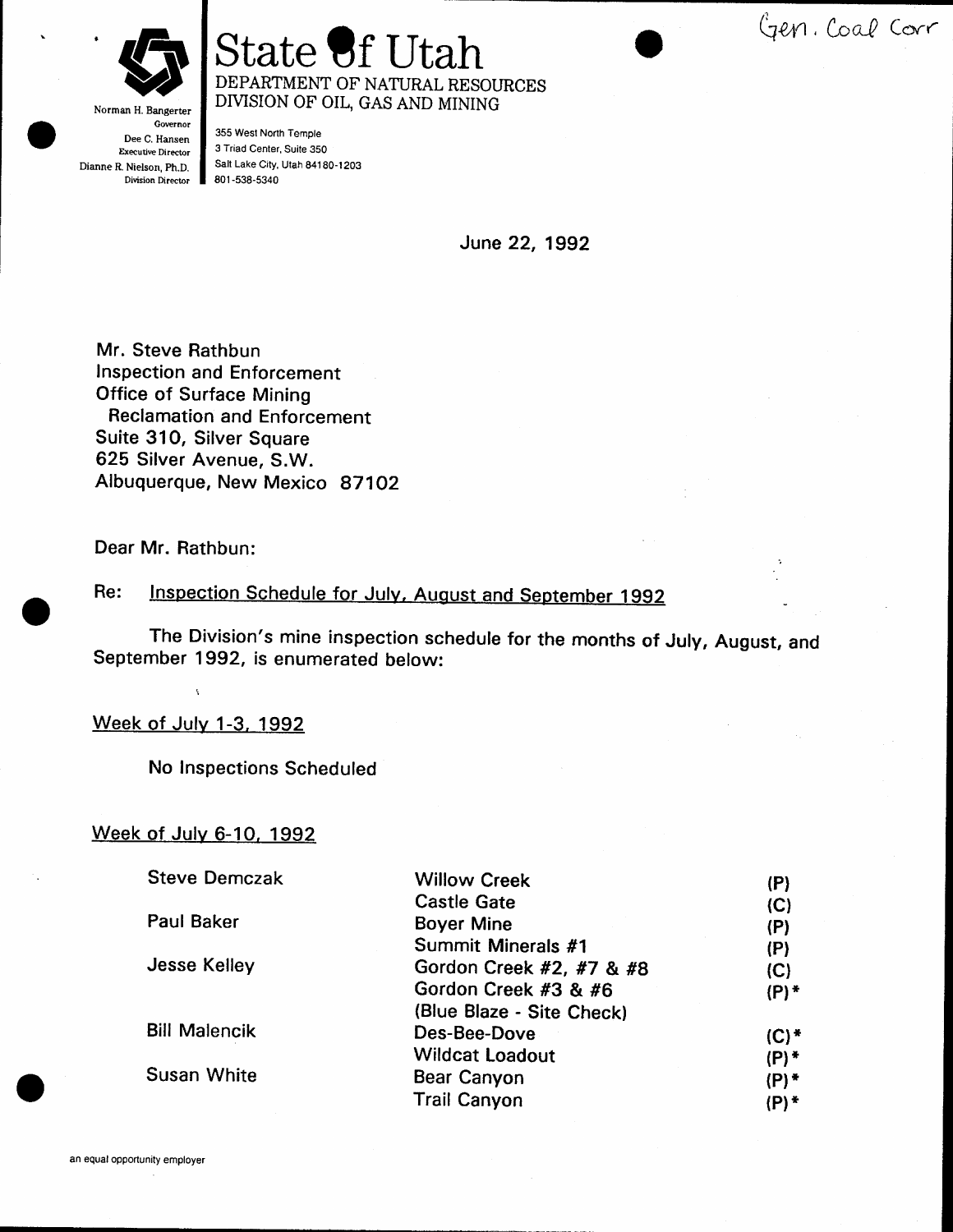Page 2 Inspection Schedule July-September 1992 June 22, 1992

# Week of Julv 13-17, 1992

Steve

| <b>Steve Demczak</b> | <b>Knight Mine</b>       | (C)                |
|----------------------|--------------------------|--------------------|
|                      | <b>Belina Complex</b>    | (C)                |
|                      | <b>Crandall Canyon</b>   | (P)                |
| <b>Jim Smith</b>     | <b>Convulsion Canyon</b> | (P)                |
| <b>Wayne Western</b> | Soldier Canyon           | (P)                |
|                      | <b>Banning Loadout</b>   | (P)                |
| <b>Sharon Falvey</b> | <b>Emery Deep</b>        | (P)                |
| <b>Bill Malencik</b> | <b>Hidden Valley</b>     | $(P)$ *            |
|                      | J.B. King                | $(P)$ *            |
|                      | Sunnyside                | $(P)$ *            |
| Ken Waytt            | <b>Trail Mountain</b>    | $(P)$ <sup>*</sup> |
|                      | Cottonwood/Wilberg       | $(P)$ *            |
| <b>Henry Sauer</b>   | <b>Horse Canyon</b>      | (C)                |
|                      |                          |                    |

 $\sim$ 

#### Week of July 20-24, 1992

| <b>Paul Baker</b>    | Centennial     | (C)     |
|----------------------|----------------|---------|
|                      | <b>Skyline</b> | (P)     |
| <b>Steve Demczak</b> | Hiawatha       | (P)     |
| Jim Smith            | Wellington     | (P)     |
| <b>Bill Malencik</b> | C.V. Spur      | (C)     |
| <b>Tom Munson</b>    | Deer Creek     | $(P)$ * |
|                      | Huntington #4  | (P)*    |
|                      |                |         |

# Week of July 27-31, 1992

| <b>Steve Demczak</b> | Blazon            | (P)     |
|----------------------|-------------------|---------|
| <b>Susan White</b>   | <b>Star Point</b> | $(P)$ * |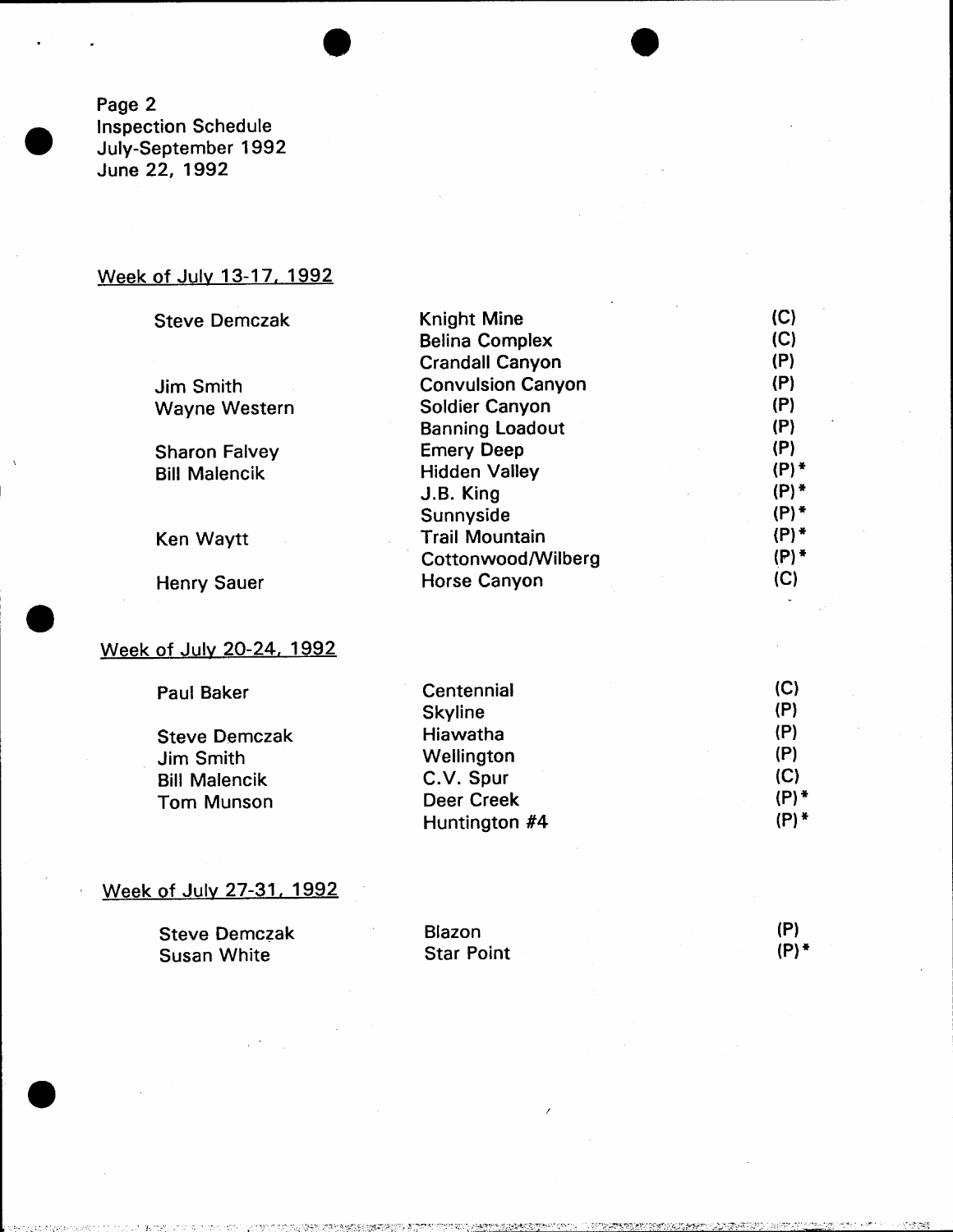Page 3 Inspection Schedule July-september 1992 June 22, 1992

# Week of August 3-7, 1992

| <b>Crandall Canyon</b> | (P)                            |
|------------------------|--------------------------------|
| Knight                 | (P)                            |
| Wellington             | (C)                            |
| <b>Banning Loadout</b> | (P)                            |
| <b>Willow Creek</b>    | (P)                            |
|                        | (C)                            |
| <b>Trail Mountain</b>  | (C)                            |
| <b>Wildcat Loadout</b> | (C)                            |
| Sunnyside              | (P)                            |
| <b>Trail Canyon</b>    | (C)                            |
|                        | $(P)$ *                        |
| Huntington #4          | (C)                            |
| <b>Bear Canyon</b>     | (C)                            |
|                        | <b>Emery Deep</b><br>C.V. Spur |

### Week of Auqust 1O-14. 1992

| <b>Steve Demczak</b>    | <b>Convulsion Canyon</b> | (C) |
|-------------------------|--------------------------|-----|
| <b>Priscilla Burton</b> | <b>Skyline</b>           | (C) |
| <b>Wayne Western</b>    | Soldier Canyon           | (C) |
|                         | <b>Belina</b>            | (P) |
| Jim Smith               | Centennial               | (P) |
| <b>Bill Malencik</b>    | Gordon Creek #3 & #6     | (C) |
|                         | <b>Deer Creek</b>        | (P) |
| <b>Henry Sauer</b>      | Cottonwood/Wilberg       | (C) |
|                         | <b>Star Point</b>        | (P) |

# Week of August 17-21, 1992

| <b>Steve Demczak</b> | Hiawatha                 | (C)     |
|----------------------|--------------------------|---------|
| Randy Harden         | <b>Boyer</b>             | (P)     |
|                      | Summit Minerals #1       | (P)     |
| Jim Smith            | <b>Castle Gate</b>       | (P)     |
| <b>Bill Malencik</b> | <b>Horse Canyon</b>      | $(P)$ * |
|                      | Gordon Creek #2, #7 & #8 | (P) *   |
| Tom Munson           | <b>Hidden Valley</b>     | (C)     |
|                      | J.B. King                | (C)     |
|                      |                          |         |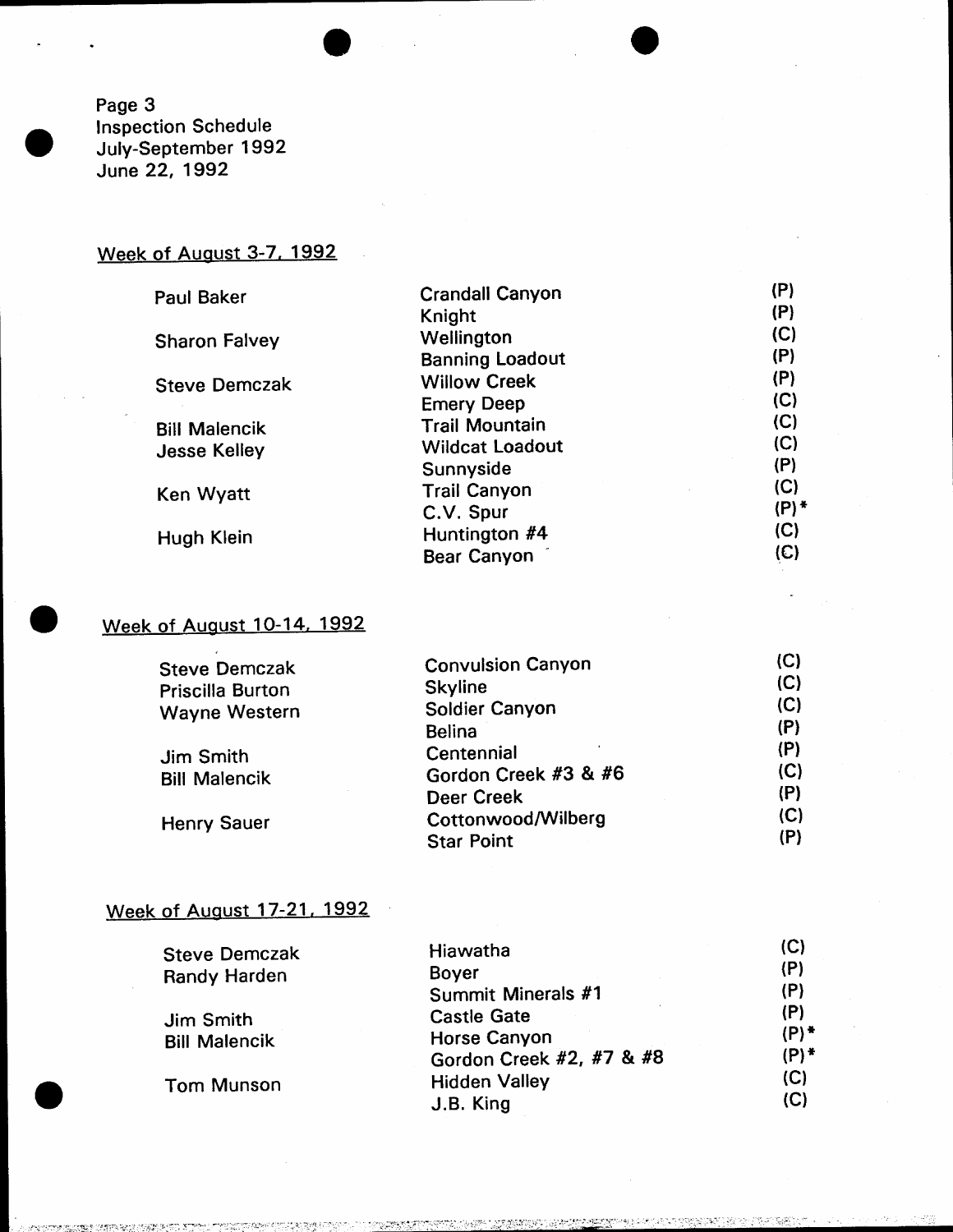Page 4 lnspection Schedule July-September 1992 June 22, 1992

#### Week of August 24-28, 1992

| <b>Steve Demczak</b> | Blazon |  |
|----------------------|--------|--|
|----------------------|--------|--|

#### Week of August 31-September 4, 1992

| <b>Steve Demczak</b> | <b>Willow Creek</b> | (C) |
|----------------------|---------------------|-----|
|                      |                     |     |

#### Week of September 7-11, 1992

| <b>Steve Demczak</b> | <b>Emery Deep</b>         | (P) |
|----------------------|---------------------------|-----|
|                      | Knight                    | (P) |
| Wayne Western        | $\cdot$<br><b>Skyline</b> | (P) |
|                      | <b>Convulsion Canyon</b>  | (P) |
| Jim Smith            | <b>Crandall Canyon</b>    | (C) |
| <b>Bill Malencik</b> | Cottonwood/Wilberg        | (P) |
| <b>Jesse Kelley</b>  | <b>Trail Mountain</b>     | (P) |
|                      | <b>Bear Canyon</b>        | (P) |
|                      |                           |     |

#### Week of September 14-18, 1992

| Priscilla Burton     | <b>Boyer</b>           | (C) |
|----------------------|------------------------|-----|
|                      | Summit Minerals #1     | (C) |
| <b>Rick Summers</b>  | <b>Banning Loadout</b> | (C) |
| Jim Smith            | Soldier Canyon         | (P) |
| <b>Paul Baker</b>    | Wellington             | (P) |
|                      | <b>Belina</b>          | (P) |
| <b>Steve Demczak</b> | Centennial             | (P) |
| <b>Sharon Falvey</b> | <b>Castle Gate</b>     | (P) |
| <b>Bill Malencik</b> | <b>Hidden Valley</b>   | (P) |
|                      | J.B. King              | (P) |
|                      | Huntington #4          | (P) |
| <b>Susan White</b>   | C.V. Spur              | (P) |
|                      | Horse Canyon           | (P) |

**JEANSTE-READONNES**